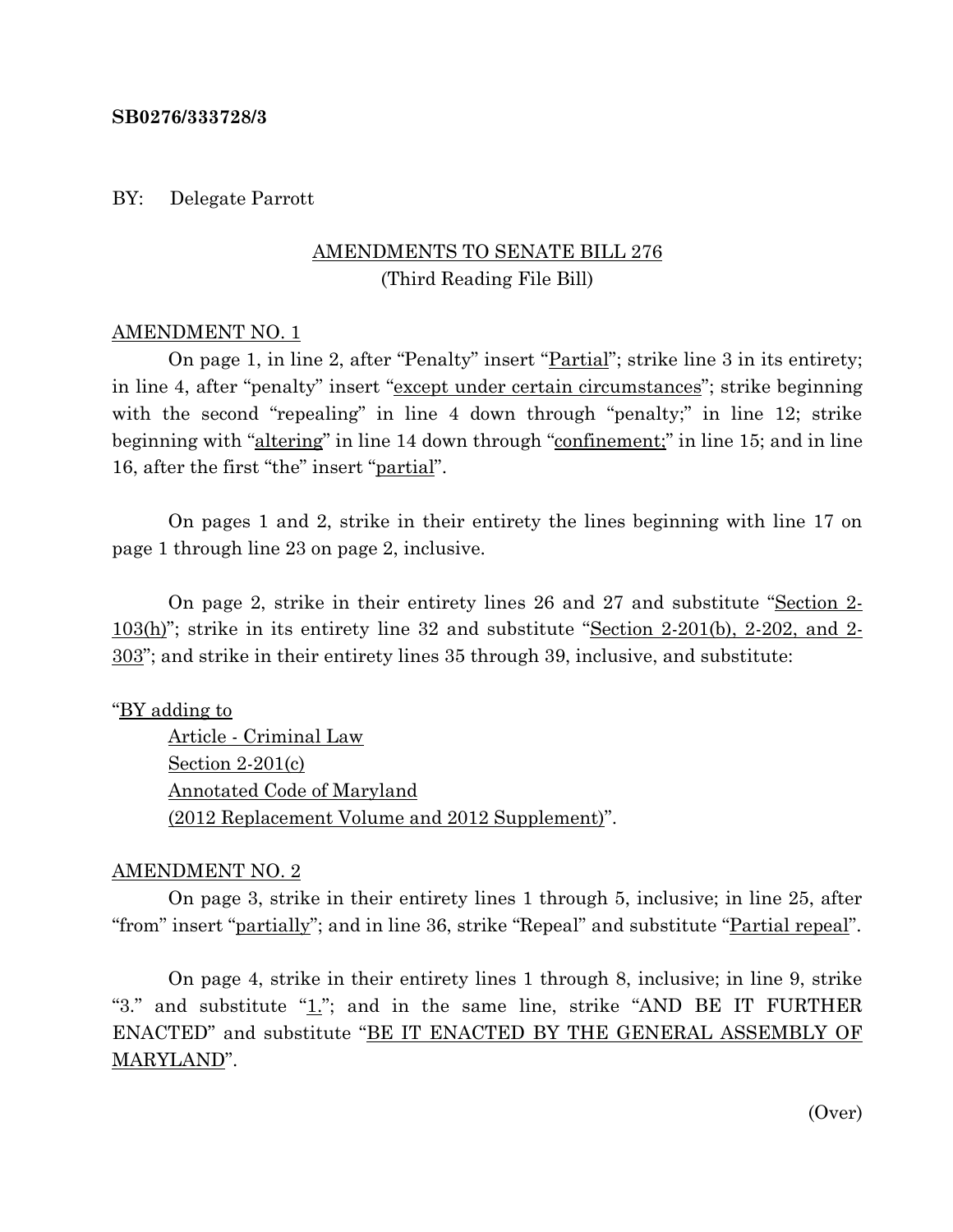## **SB0276/333728/3 PARROTT Amendments to SB 276 Page 2 of 3**

On pages 4 through 10, strike in their entirety the lines beginning with line 11 on page 4 through line 20 on page 10, inclusive.

On page 11, in line 16, strike "A" and substitute "**SUBJECT TO SUBSECTION (C) OF THIS SECTION, A**"; after line 24, insert:

# "**(C) A PERSON WHO COMMITS A MURDER IN THE FIRST DEGREE IN AN ACT OF TERRORISM MAY BE SENTENCED TO DEATH IN COMPLIANCE WITH § 2- 202 OF THIS SUBTITLE AND SUBTITLE 3 OF THIS TITLE.**";

in line 25, strike the bracket; in line 26, after "degree" insert "**UNDER § 2-201(C) OF THIS SUBTITLE**"; strike beginning with the colon in line 29 down through "(i)" in line 30; and in line 30, strike "and".

On page 12, strike in their entirety lines 1 and 2; strike beginning with "(i)" in line 3 down through "and" in line 6; and in lines 8, 9, 10, 12, and 13, strike "1.", "2.", "A.", "B.", and "C.", respectively, and substitute "**(I)**", "**(II)**", "**1.**", "**2.**", and "**3.**", respectively.

On page 13, in lines 10 and 20, in each instance, strike the bracket; and strike in their entirety lines 11 through 19, inclusive.

On page 15, strike in their entirety lines 15 through 18, inclusive; and in lines 19, 22, and 24, strike "(iii)", "(iv)", and "(v)", respectively, and substitute "**(II)**", "**(III)**", and "**(IV)**", respectively.

On pages 16 and 17, strike in their entirety the lines beginning with line 15 on page 16 through line 9 on page 17, inclusive.